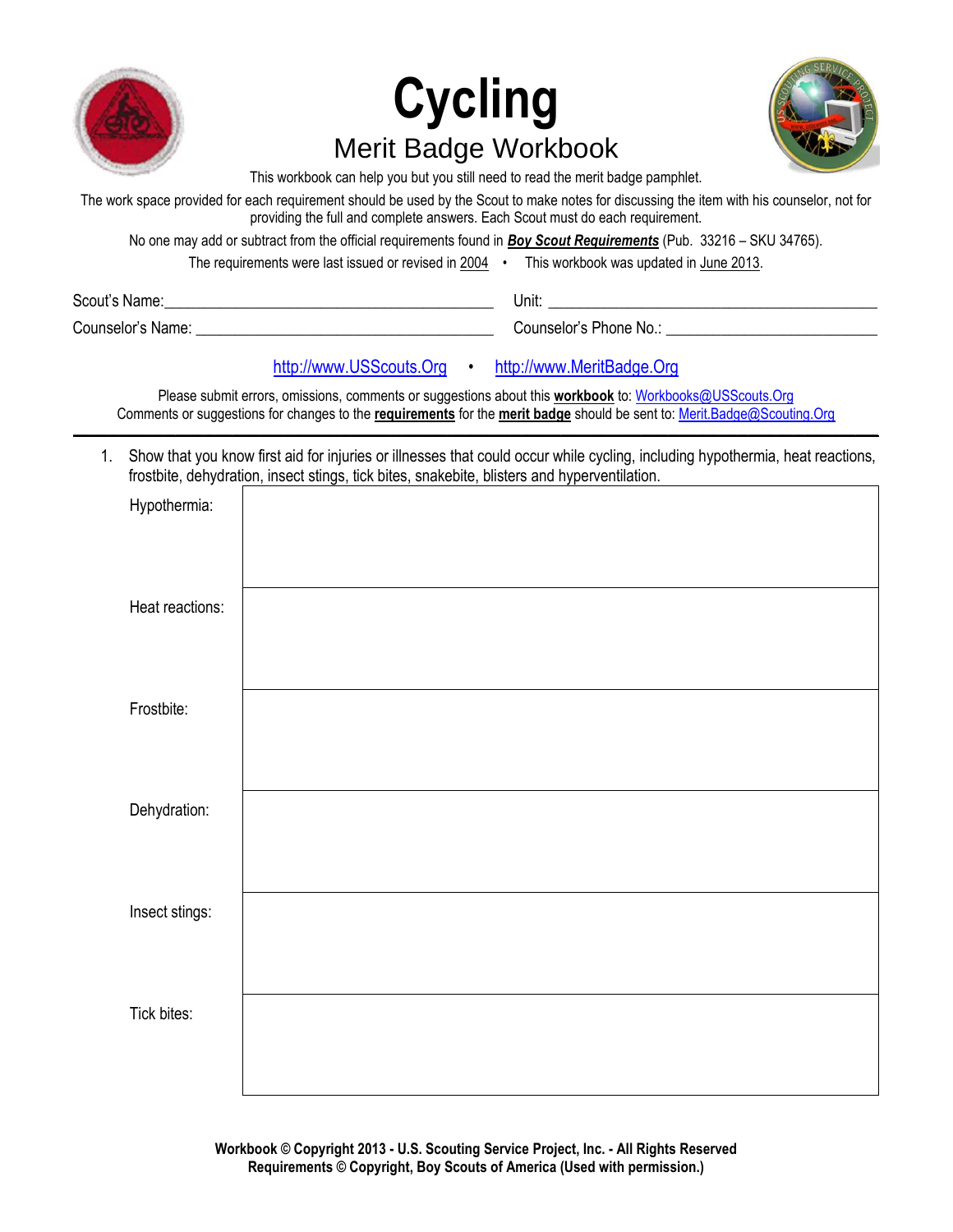|    | Snakebite:                  |                                                                                                          |
|----|-----------------------------|----------------------------------------------------------------------------------------------------------|
|    | Blisters:                   |                                                                                                          |
|    |                             |                                                                                                          |
|    | Hyperventilation:           |                                                                                                          |
|    |                             |                                                                                                          |
| 2. | Clean and adjust a bicycle. |                                                                                                          |
|    |                             | Prepare it for inspection using a bicycle safety checklist.                                              |
|    |                             | Be sure the bicycle meets local laws.                                                                    |
| 3. |                             | Show your bicycle to your counselor for inspection. Point out the adjustments for repairs you have made. |
|    |                             |                                                                                                          |
|    |                             |                                                                                                          |
|    |                             |                                                                                                          |
|    |                             |                                                                                                          |
|    |                             |                                                                                                          |
|    |                             |                                                                                                          |
|    | Do the following:           |                                                                                                          |
|    |                             | a. Show all points that need oiling regularly.                                                           |
|    | b.                          | Show points that should be checked regularly to make sure the bicycle is safe to ride.                   |
|    | C.                          | Show how to adjust brakes, seat level and height, and steering tube.                                     |
| 4. |                             | Describe how to brake safely with foot breaks and with hand brakes.                                      |
|    | Foot brakes:                |                                                                                                          |
|    |                             |                                                                                                          |
|    |                             |                                                                                                          |
|    |                             |                                                                                                          |
|    | Hand brakes:                |                                                                                                          |
|    |                             |                                                                                                          |
|    |                             |                                                                                                          |

5. Show how to repair a flat. Use an old bicycle tire.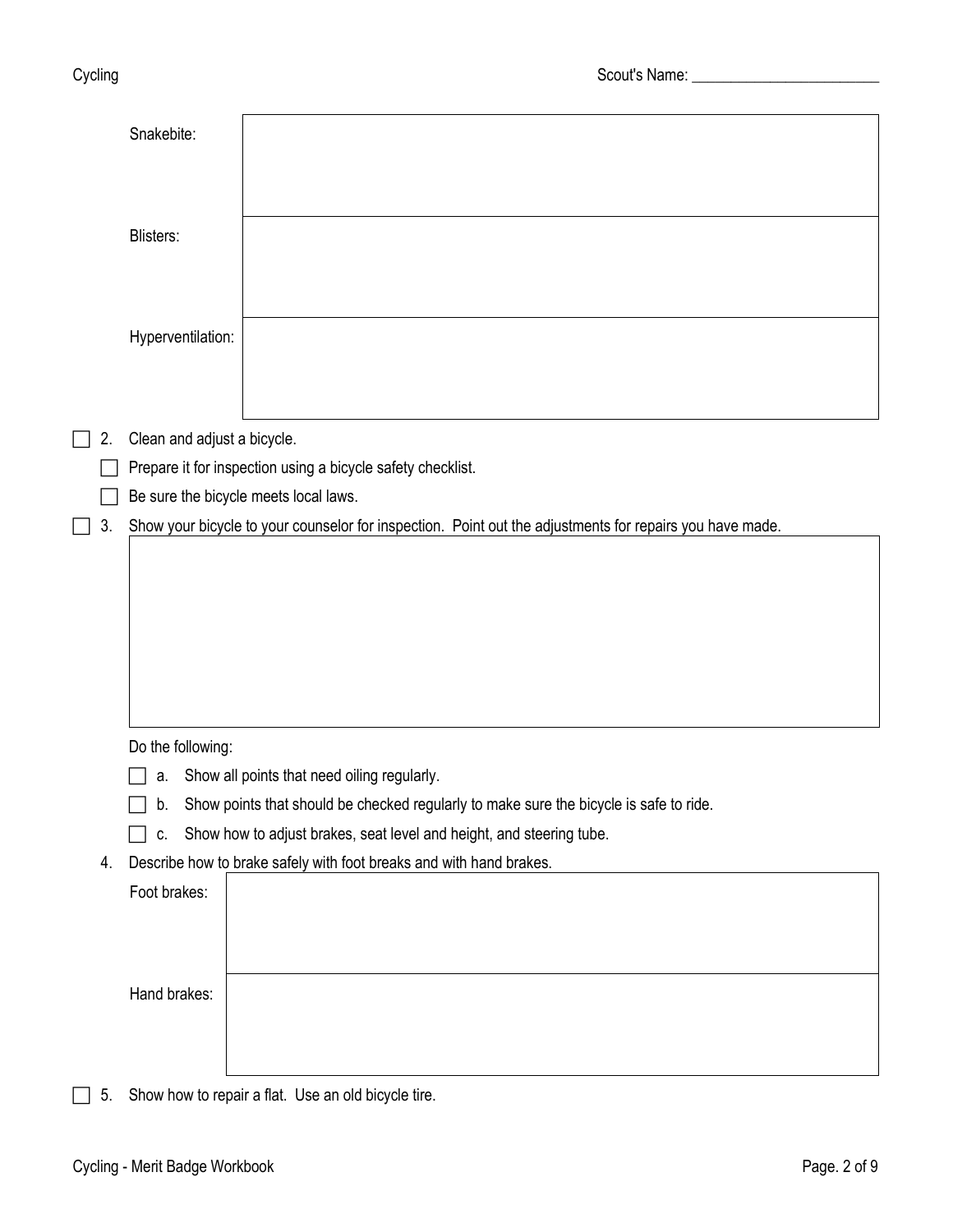|  | $\Box$ 6. Take a road test with your counselor and demonstrate the following: |  |
|--|-------------------------------------------------------------------------------|--|
|--|-------------------------------------------------------------------------------|--|

- a. Properly mount, pedal, and brake, including emergency stops.
- $\Box$  b. On an urban street with light traffic, properly execute a left turn from the center of the street; also demonstrate an alternate left-turn technique used during periods of heavy traffic.
	- Standard Left Turn
	- Alternate Left Turn
- $\Box$  c. Properly execute a right turn.
- $\Box$  d. Demonstrate appropriate actions at a right-turn-only lane when you are continuing straight.
- $\Box$  e. Show proper curbside and road-edge riding.
	- $\Box$  Show how to ride safely along a row of parked cars.
- $\Box$  f. Cross railroad tracks properly.
- 7. Describe your state's traffic laws for bicycles.

Compare them with motor-vehicle laws.

Know the bicycle safety guidelines.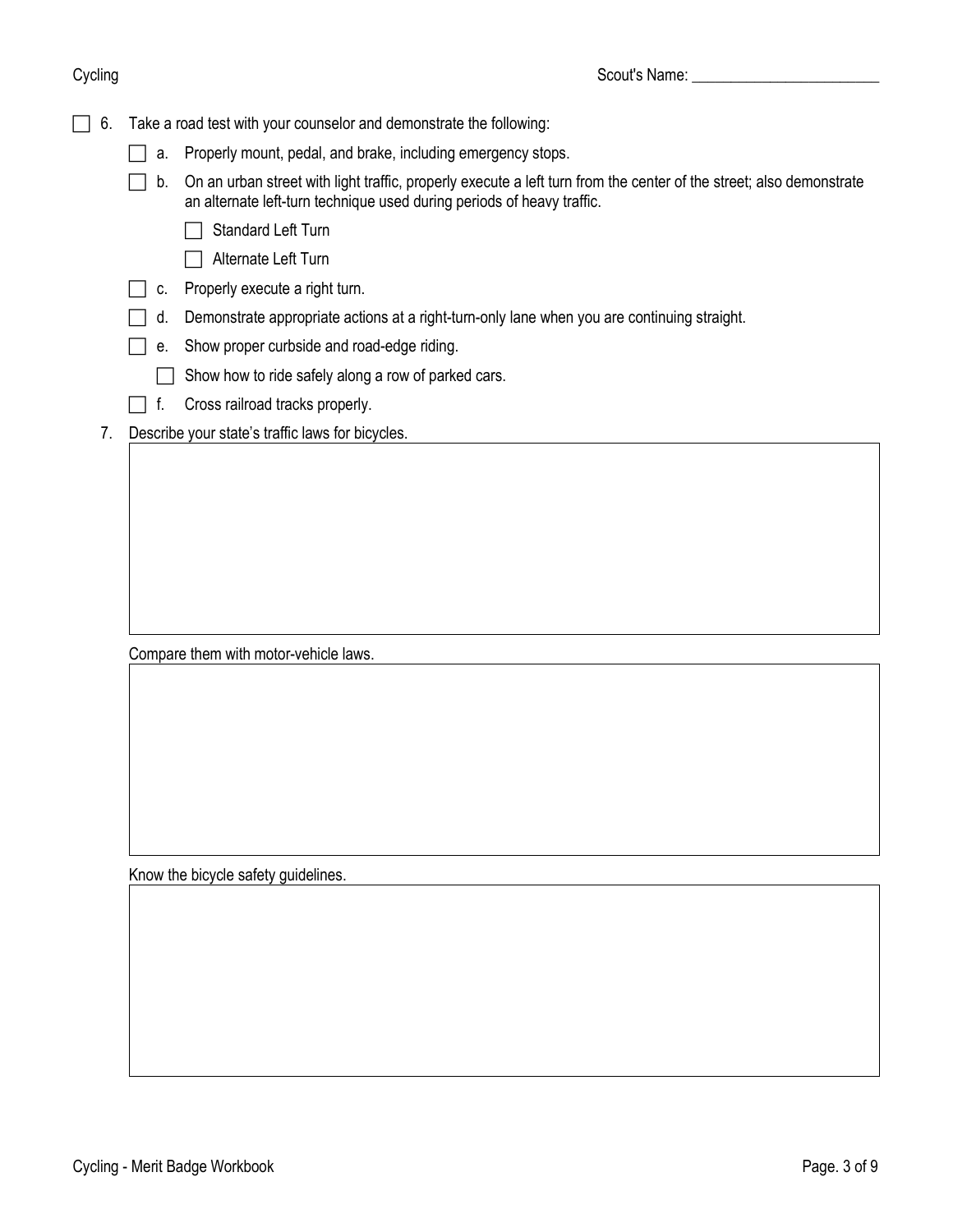8. Avoiding main highways, take two rides of ten miles each, two rides of fifteen miles each, and two rides of twenty-five miles each. You must make a report of the rides taken. List dates, routes traveled, and most interesting things seen.\*

\*The bicycle must have all approved safety features. It must be registered as required by your local traffic laws.

|                               |                                                                                                                      | Miles: _____________________                                                                                         |  |
|-------------------------------|----------------------------------------------------------------------------------------------------------------------|----------------------------------------------------------------------------------------------------------------------|--|
| Route:                        |                                                                                                                      |                                                                                                                      |  |
|                               |                                                                                                                      |                                                                                                                      |  |
|                               |                                                                                                                      |                                                                                                                      |  |
|                               |                                                                                                                      |                                                                                                                      |  |
|                               |                                                                                                                      |                                                                                                                      |  |
|                               |                                                                                                                      |                                                                                                                      |  |
|                               |                                                                                                                      |                                                                                                                      |  |
|                               |                                                                                                                      |                                                                                                                      |  |
| Most interesting things seen: |                                                                                                                      | <u> 1980 - Jan Samuel Barbara, margaret e populari e populari e populari e populari e populari e populari e popu</u> |  |
|                               |                                                                                                                      |                                                                                                                      |  |
|                               |                                                                                                                      |                                                                                                                      |  |
|                               |                                                                                                                      |                                                                                                                      |  |
|                               |                                                                                                                      |                                                                                                                      |  |
|                               |                                                                                                                      |                                                                                                                      |  |
|                               |                                                                                                                      |                                                                                                                      |  |
|                               |                                                                                                                      |                                                                                                                      |  |
|                               |                                                                                                                      |                                                                                                                      |  |
|                               |                                                                                                                      |                                                                                                                      |  |
| Ride 2 - 10 Miles             |                                                                                                                      |                                                                                                                      |  |
| Route:                        | <u> 1980 - Jan Samuel Barbara, martin da shekara 1980 - An tsara 1980 - An tsara 1980 - An tsara 1980 - An tsara</u> |                                                                                                                      |  |
|                               |                                                                                                                      |                                                                                                                      |  |
|                               |                                                                                                                      |                                                                                                                      |  |
|                               |                                                                                                                      |                                                                                                                      |  |
|                               |                                                                                                                      |                                                                                                                      |  |
|                               |                                                                                                                      |                                                                                                                      |  |
|                               |                                                                                                                      |                                                                                                                      |  |
|                               |                                                                                                                      |                                                                                                                      |  |
| Most interesting things seen: |                                                                                                                      |                                                                                                                      |  |
|                               |                                                                                                                      |                                                                                                                      |  |
|                               |                                                                                                                      |                                                                                                                      |  |
|                               |                                                                                                                      |                                                                                                                      |  |
|                               |                                                                                                                      |                                                                                                                      |  |
|                               |                                                                                                                      |                                                                                                                      |  |
|                               |                                                                                                                      |                                                                                                                      |  |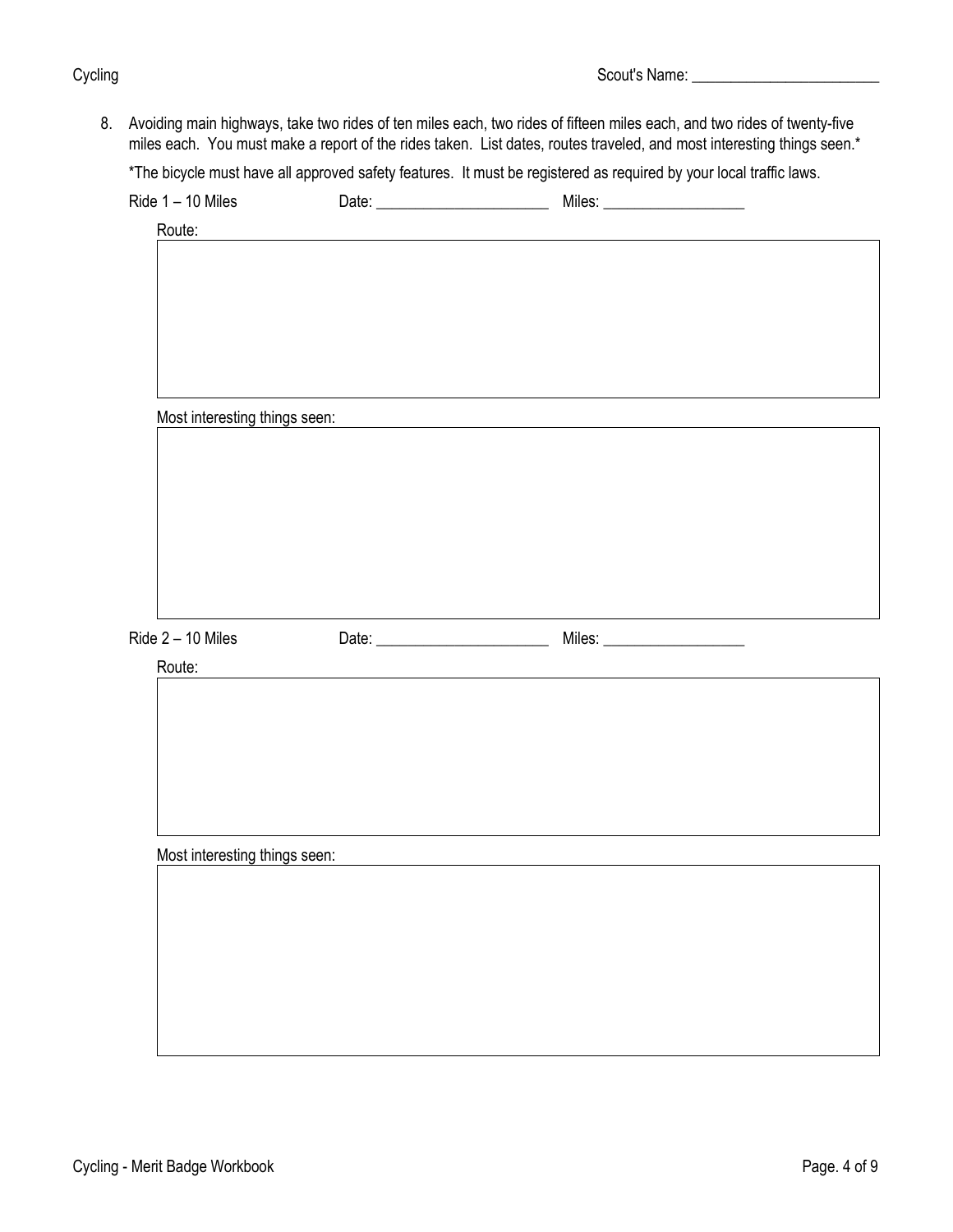Cycling Cycling Cycling Cycling Cycling Cycling Cycling Cycling Cycling Cycling Cycling Cycling Cycling Cyclin

| Ride 3 - 15 Miles             |                                                    |                                                            |  |
|-------------------------------|----------------------------------------------------|------------------------------------------------------------|--|
| Route:                        |                                                    |                                                            |  |
|                               |                                                    |                                                            |  |
|                               |                                                    |                                                            |  |
|                               |                                                    |                                                            |  |
|                               |                                                    |                                                            |  |
|                               |                                                    |                                                            |  |
|                               |                                                    |                                                            |  |
|                               |                                                    |                                                            |  |
|                               |                                                    |                                                            |  |
| Most interesting things seen: |                                                    | <u> 1989 - Jan Sterner, amerikansk politiker (d. 1989)</u> |  |
|                               |                                                    |                                                            |  |
|                               |                                                    |                                                            |  |
|                               |                                                    |                                                            |  |
|                               |                                                    |                                                            |  |
|                               |                                                    |                                                            |  |
|                               |                                                    |                                                            |  |
|                               |                                                    |                                                            |  |
|                               |                                                    |                                                            |  |
| Ride 4 - 15 Miles             |                                                    |                                                            |  |
| Route:                        |                                                    |                                                            |  |
|                               | <u> 1980 - John Stein, Amerikaansk politiker (</u> |                                                            |  |
|                               |                                                    |                                                            |  |
|                               |                                                    |                                                            |  |
|                               |                                                    |                                                            |  |
|                               |                                                    |                                                            |  |
|                               |                                                    |                                                            |  |
|                               |                                                    |                                                            |  |
|                               |                                                    |                                                            |  |
|                               |                                                    |                                                            |  |
|                               |                                                    |                                                            |  |
| Most interesting things seen: |                                                    |                                                            |  |
|                               |                                                    |                                                            |  |
|                               |                                                    |                                                            |  |
|                               |                                                    |                                                            |  |
|                               |                                                    |                                                            |  |
|                               |                                                    |                                                            |  |
|                               |                                                    |                                                            |  |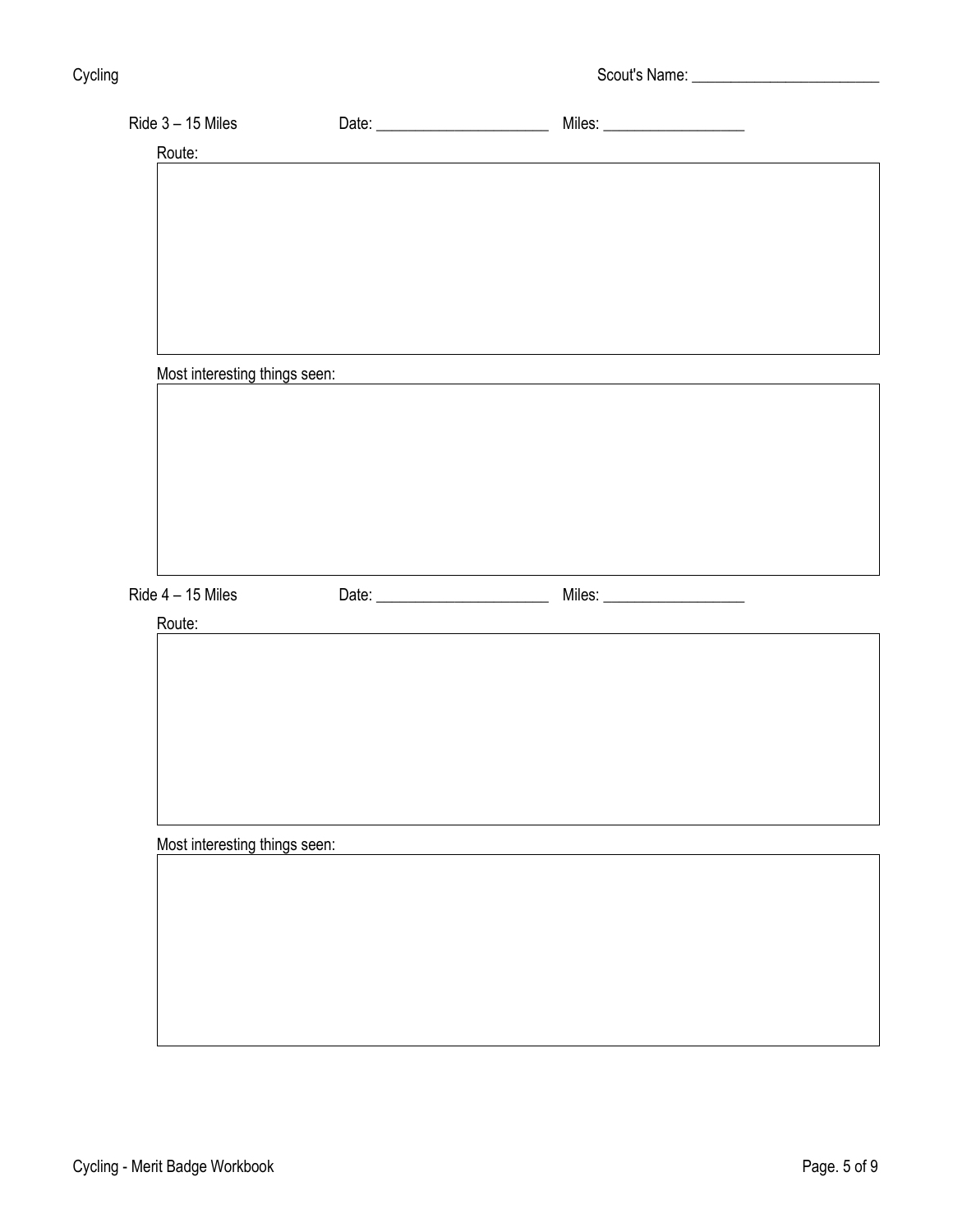| Route:                        |                                                                                                                       |                                                                                                                      |  |
|-------------------------------|-----------------------------------------------------------------------------------------------------------------------|----------------------------------------------------------------------------------------------------------------------|--|
|                               |                                                                                                                       |                                                                                                                      |  |
|                               |                                                                                                                       |                                                                                                                      |  |
|                               |                                                                                                                       |                                                                                                                      |  |
|                               |                                                                                                                       |                                                                                                                      |  |
|                               |                                                                                                                       |                                                                                                                      |  |
|                               |                                                                                                                       |                                                                                                                      |  |
|                               |                                                                                                                       |                                                                                                                      |  |
|                               |                                                                                                                       |                                                                                                                      |  |
|                               |                                                                                                                       |                                                                                                                      |  |
|                               |                                                                                                                       |                                                                                                                      |  |
| Most interesting things seen: |                                                                                                                       |                                                                                                                      |  |
|                               |                                                                                                                       |                                                                                                                      |  |
|                               |                                                                                                                       |                                                                                                                      |  |
|                               |                                                                                                                       |                                                                                                                      |  |
|                               |                                                                                                                       |                                                                                                                      |  |
|                               |                                                                                                                       |                                                                                                                      |  |
|                               |                                                                                                                       |                                                                                                                      |  |
|                               | <u> 1980 - Andrea Barbara, poeta espainiar político e a continente de la propia de la propia de la propia de la p</u> | <u> 1980 - Johann Barn, mars ann an t-Amhain Aonaich an t-Aonaich an t-Aonaich ann an t-Aonaich ann an t-Aonaich</u> |  |
| Ride 6 - 25 Miles             |                                                                                                                       |                                                                                                                      |  |
| Route:                        | <u> 1980 - Jan Samuel Barbara, martin da shekara 1980 - An tsara 1980 - An tsara 1980 - An tsara 1980 - An tsara</u>  |                                                                                                                      |  |
|                               |                                                                                                                       |                                                                                                                      |  |
|                               |                                                                                                                       |                                                                                                                      |  |
|                               |                                                                                                                       |                                                                                                                      |  |
|                               |                                                                                                                       |                                                                                                                      |  |
|                               |                                                                                                                       |                                                                                                                      |  |
|                               |                                                                                                                       |                                                                                                                      |  |
|                               |                                                                                                                       |                                                                                                                      |  |
|                               |                                                                                                                       |                                                                                                                      |  |
|                               |                                                                                                                       |                                                                                                                      |  |
|                               |                                                                                                                       |                                                                                                                      |  |
| Most interesting things seen: |                                                                                                                       |                                                                                                                      |  |
|                               |                                                                                                                       |                                                                                                                      |  |
|                               |                                                                                                                       |                                                                                                                      |  |
|                               |                                                                                                                       |                                                                                                                      |  |
|                               |                                                                                                                       |                                                                                                                      |  |
|                               |                                                                                                                       |                                                                                                                      |  |
|                               |                                                                                                                       |                                                                                                                      |  |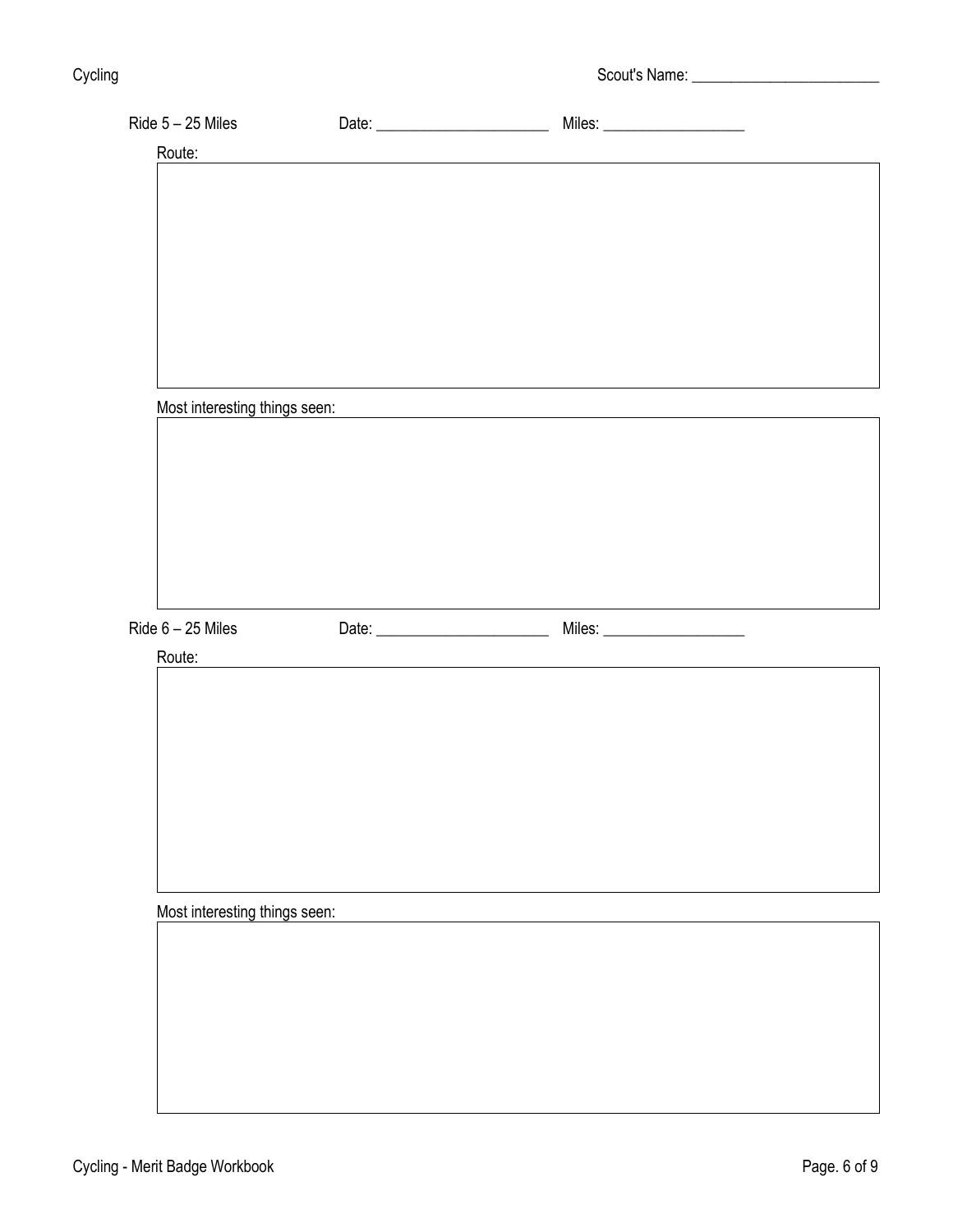9. After fulfilling requirement 8, lay out on a road map a 50-mile trip. Stay away from main highways. Using your map, make this ride in 8 hours.

| 50<br><b>IVIII</b><br>кки |  | MI |  |  |
|---------------------------|--|----|--|--|
|---------------------------|--|----|--|--|

| Route:                        |  |  |
|-------------------------------|--|--|
|                               |  |  |
|                               |  |  |
|                               |  |  |
|                               |  |  |
|                               |  |  |
|                               |  |  |
|                               |  |  |
|                               |  |  |
|                               |  |  |
|                               |  |  |
|                               |  |  |
|                               |  |  |
|                               |  |  |
| Most interesting things seen: |  |  |
|                               |  |  |
|                               |  |  |
|                               |  |  |
|                               |  |  |
|                               |  |  |
|                               |  |  |
|                               |  |  |
|                               |  |  |
|                               |  |  |
|                               |  |  |

# **Requirement resources can be found here:**

[http://www.meritbadge.org/wiki/index.php/Cycling#Requirement resources](http://www.meritbadge.org/wiki/index.php/Cycling#Requirement_resources)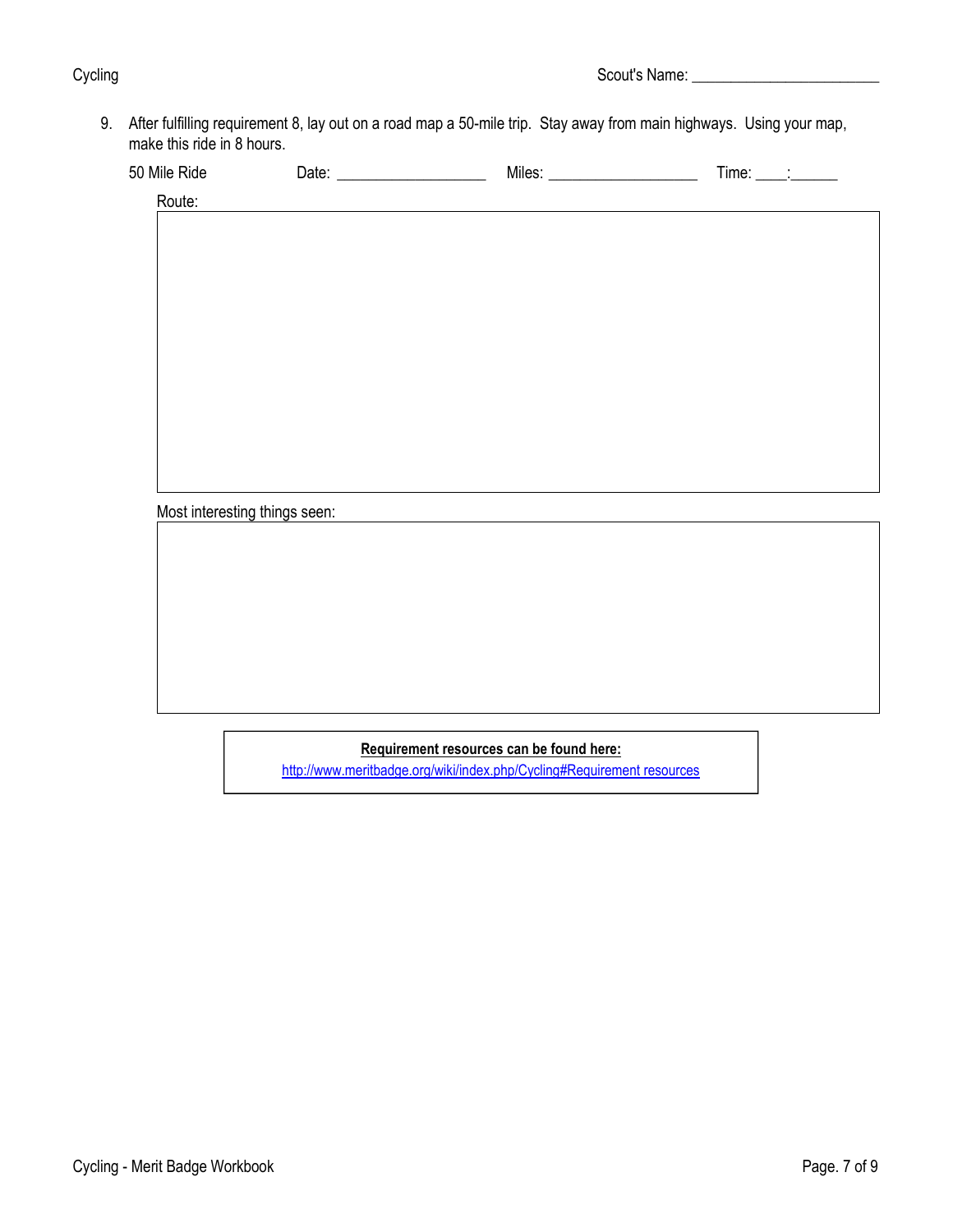Cycling Cycling Cycling Cycling Cycling Cycling Cycling Cycling Cycling Cycling Cycling Cycling Cycling Cyclin

# **Sample Bicycle Safety Checklist**

| $\Box$                      | Frame - Clean and not bent out of shape. No cracks at Frame Joints.                                                                                                                                                                                             |
|-----------------------------|-----------------------------------------------------------------------------------------------------------------------------------------------------------------------------------------------------------------------------------------------------------------|
| $\Box$                      | Front Fork - Clean and not bent out of shape. No cracks at Fork Joints.                                                                                                                                                                                         |
| $\Box$                      | Headset Bearing - Well lubricated; turns freely with no binding. No perceptible play in the assembly.                                                                                                                                                           |
| $\Box$                      | Bottom-Bracket Bearing - Turns freely with not more than barely perceptible play in the bearing.                                                                                                                                                                |
| $\Box$                      | Crank Arms - Clean and not bent out of shape. Tightened securely on the Crankset Axle.                                                                                                                                                                          |
| $\Box$                      | Chainrings - Clean, not worn, and not bent out of shape. Chainring Bolts tightened securely to hold Chainrings to<br>Crankarms.                                                                                                                                 |
| $\Box$                      | Pedals - Bearings well lubricated; turn freely with no play in the bearing. Pedals tightly screwed into Crankarm. Toe Clips<br>functional.                                                                                                                      |
| $\mathcal{L}_{\mathcal{A}}$ | Fenders - Clean; tightly attached without rattling or rubbing against the Tires.                                                                                                                                                                                |
| $\Box$                      | Wheels - Run true and round. Wheel nuts tight. Closed and tight quick-releases. Centered in form or frame members.                                                                                                                                              |
| $\Box$                      | Wheel Bearings in hubs - Well lubricated and properly adjusted to move freely with no more than barely perceptible play.                                                                                                                                        |
| $\Box$                      | Spokes - None broken or bent. Tightened to a uniform tension.                                                                                                                                                                                                   |
| $\Box$                      | Tires - Good Tread. Valves 0 completely airtight. Properly inflated to recommended pressure.                                                                                                                                                                    |
| $\Box$                      | Rims - Clean of all oil and grime. Free of dents or kinks.                                                                                                                                                                                                      |
| $\Box$                      | Chain - Proper tension, allowing 1/2 inch of play. No stiff links. Clean, lubricated, and wiped of excess lubrication.                                                                                                                                          |
| $\Box$                      | Gearing - Clean and oiled. Three-speed gears adjusted to eliminate all slipping. Front 42a and Rear 4b derailleurs<br>adjusted for proper shifting with Shifters 4c.                                                                                            |
| $\Box$                      | <b>Brakes</b>                                                                                                                                                                                                                                                   |
|                             | Coaster - Even braking. Operate within a 20-degree back-pedaling motion.                                                                                                                                                                                        |
|                             | Hand - Even braking. All nuts tight. Front and rear brakes work without binding. Minimum of 3/16 inch of rubber on<br>Brake Pads. Brake pads aligned with rims and contact rims with a minimum of movement of Hand Controls. No<br>squeal when brakes are used. |
|                             | Cables - No frayed ends. No broken strands. All taut.                                                                                                                                                                                                           |
| $\Box$                      | Handlebars - Tightened securely. Grips not worn; fit snugly, adjusted to comfort of rider, ends plugged, & in line with<br>wheel.                                                                                                                               |
|                             | Saddle - Height, tilt, and fore/aft position adjusted to rider. All adjustments securely tightened. Seatpost not extended<br>beyond maximum mark on post.                                                                                                       |
| $\Box$                      | Lights - Front light visible for 500 feet. Generator or battery in good operating condition.                                                                                                                                                                    |
| $\Box$                      | Rear Red Reflectors/Lights - Visible for 300 feet. Lights/Blinkers functional with generator or batteries.                                                                                                                                                      |
| $\overline{\phantom{a}}$    | Bell or Horn - In good operating condition. All accessories well tightened and securely fastened. No broken frames or<br>fasteners.                                                                                                                             |
|                             | Bike Registration - If required by local law, must be displayed on frame.                                                                                                                                                                                       |